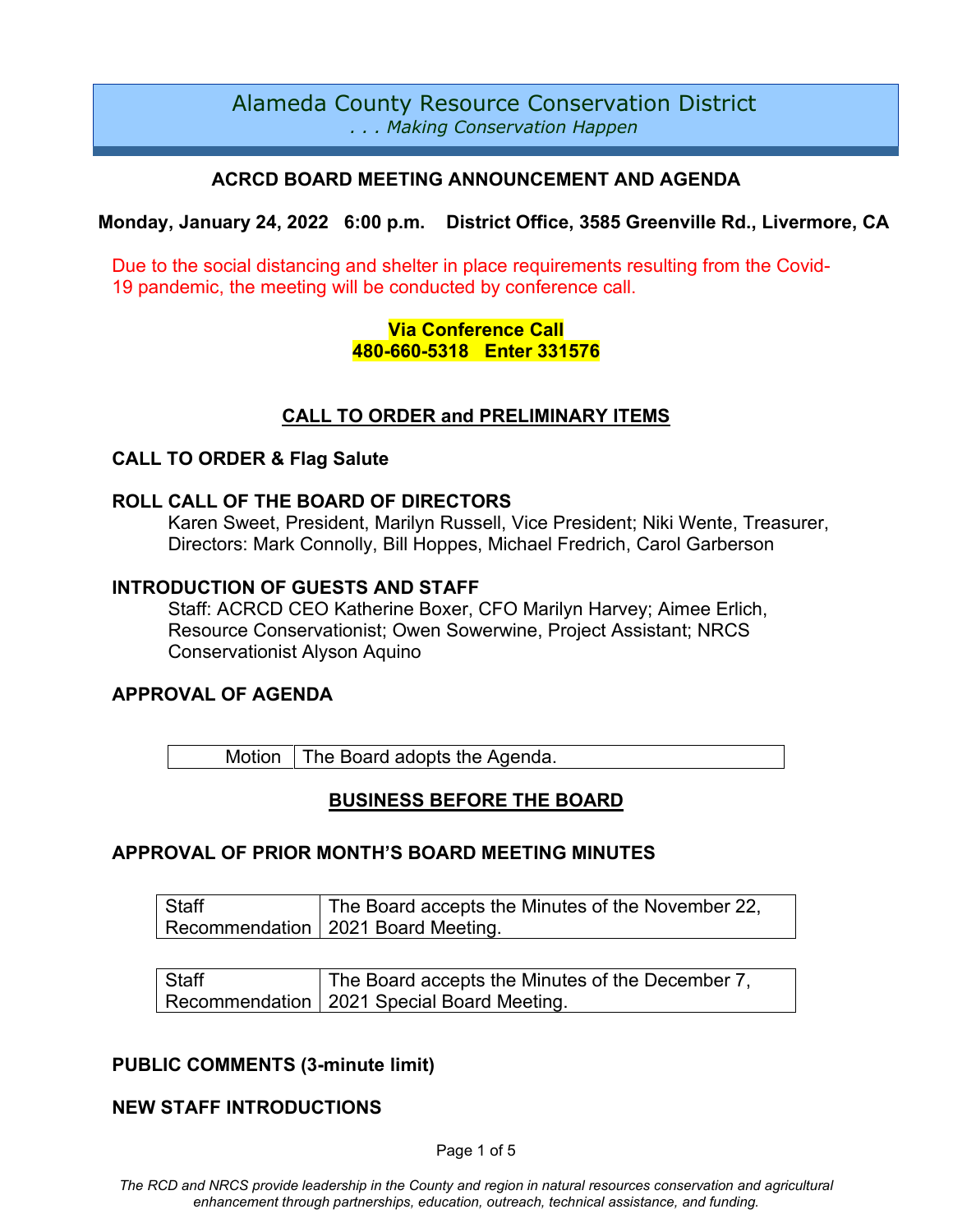### **NRCS District Update –** Alyson Aquino

**STAFF PRESENTATION –** ACRCD Biologist Ricka Stoelting, Monarch Over-Wintering Habitat Restoration

**CONSENT CALENDAR** – Items for action without discussion unless requested for separate discussion by a Director of the Alameda County RCD Board or member of the Public or staff.

- 1. Consent Calendar Items
	- a. Board of Directors Authority to Hold Virtual Meetings Pursuant to AB 361.
	- b. Ratify Chief Executive Officer execution of SFPUC (CS-962) Task 19, Revision 6 **Artwork Design Drawings for Alameda Creek Watershed Center**. Increasing the not-to-exceed amount from \$56,259.00 to \$59,949.00 with an end date of December 31, 2022. See Project Report.
	- c. Ratify Chief Executive Officer execution of SFPUC (CS-962) Task 42, Revision 1 **Alameda Creek Watershed Center Etched Blue Stone Map**. To extend the end date from December 31, 2021 to an end date of December 31, 2022. See Project Report.
	- d. Ratify Chief Executive Officer execution of Amendment 1 to the **Professional Services Agreement between ACRCD and Stacy Levy, Sere LTD** for technical assistance in the implementation of the Alameda Creek Watershed Center. To extend the end date from December 31, 2021 to an end date of December 31, 2022. See Project Report.
	- e. Ratify Chief Executive Officer execution of SFPUC (CS-1076) Task 2, Revision 1, **SFPUC AgPark Education Program, t**o extend the end date from December 31, 2021 to an end date of December 31, 2022. See Project Report.
	- f. Ratify Chief Executive Officer execution of Amendment 1 to the Climate Ready Grant from the **State Coastal Conservancy** for Carbon Farm Planning, Implementation and Education in Alameda County Farms, Vineyards and Rangelands, **t**o extend the end date from January 31, 2022 to an end date of December 31, 2023. See Project Report.
	- g. Ratify Chief Executive Officer execution of Amendment 1 to Healthy Soils Demonstration Grant from the **California Department of Food and Agriculture** for Alameda County Rangeland Compost Application, **t**o extend the end date from March 31, 2022 to an end date of March 31, 2023. See Project Report.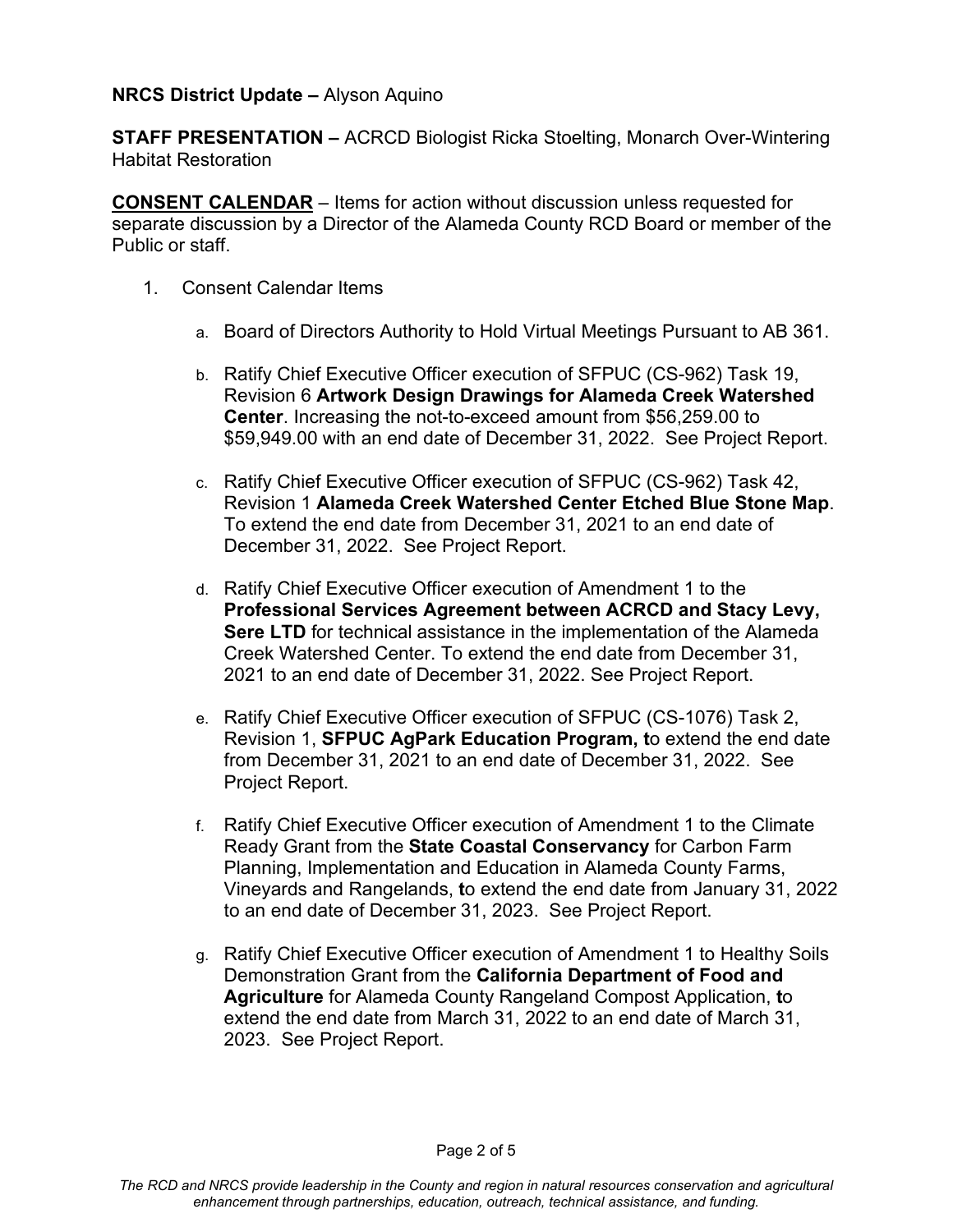- h. Ratify Chief Executive Officer execution of two **Sunol AgPark Farmer License Agreements** for 2022. See project report.
- i. Authorize Chief Executive Officer execution of Amendment 1 to the Memorandum of Understanding between the **San Francisco Chapter of the Wildlife Society** and the Alameda County RCD changing the date from April 2020 to April 2022 Grassland Butterfly Symposium. See Project Report.
- j. Authorize the Chief Executive Officer to execute Amendment 2 to the Professional Services Agreement between ACRCD and Point Reyes Bird Observatory, DBA Point Blue Conservation Science for educational and restoration services for an amount not-to-exceed \$30,000.00 extending the end date from January 31, 2022 to June 30, 2022. See Project Report.
- k. Authorize Chief Executive Officer to execute Amendment 3 to the **Professional Services Agreement between ACRCD and Ground Zone** to assist the Alameda County Flood Control and Water Conservation District and County with stormwater construction inspection services for a not-to-exceed amount from \$108,000.00 and extend the end date from January 31, 2022 to March 31, 2022. See Project Report.
- l. The Board authorizes the ACRCD Board President to execute the Chief Executive Officer's Employment Agreement with the ACRCD for the period of January 24, 2022 through January 23, 2025.

| <b>Motion</b> | The Board accepts the recommendations and reports |
|---------------|---------------------------------------------------|
|               | presented in the Consent Calendar.                |

# **REGULAR CALENDAR**

2. California Special District Association efforts for COVID-19 Fiscal Relief for Special Districts.

### **CONSERVATION UPDATES**

3. Conservation Committee Report – See Report for December 14, 2021

| Staff | The Board accepts the Report of the December 14,      |
|-------|-------------------------------------------------------|
|       | Recommendation   2021 Conservation Committee Meeting. |

4. Pre-proposal to the State Conservancy Wildfire Resilience Program "Development and Implementation of Best Practices and Strategies for Regional Grazing to Reduce Wildfire Hazard of Rangeland Fuels in Alameda and Contra Costa Counties".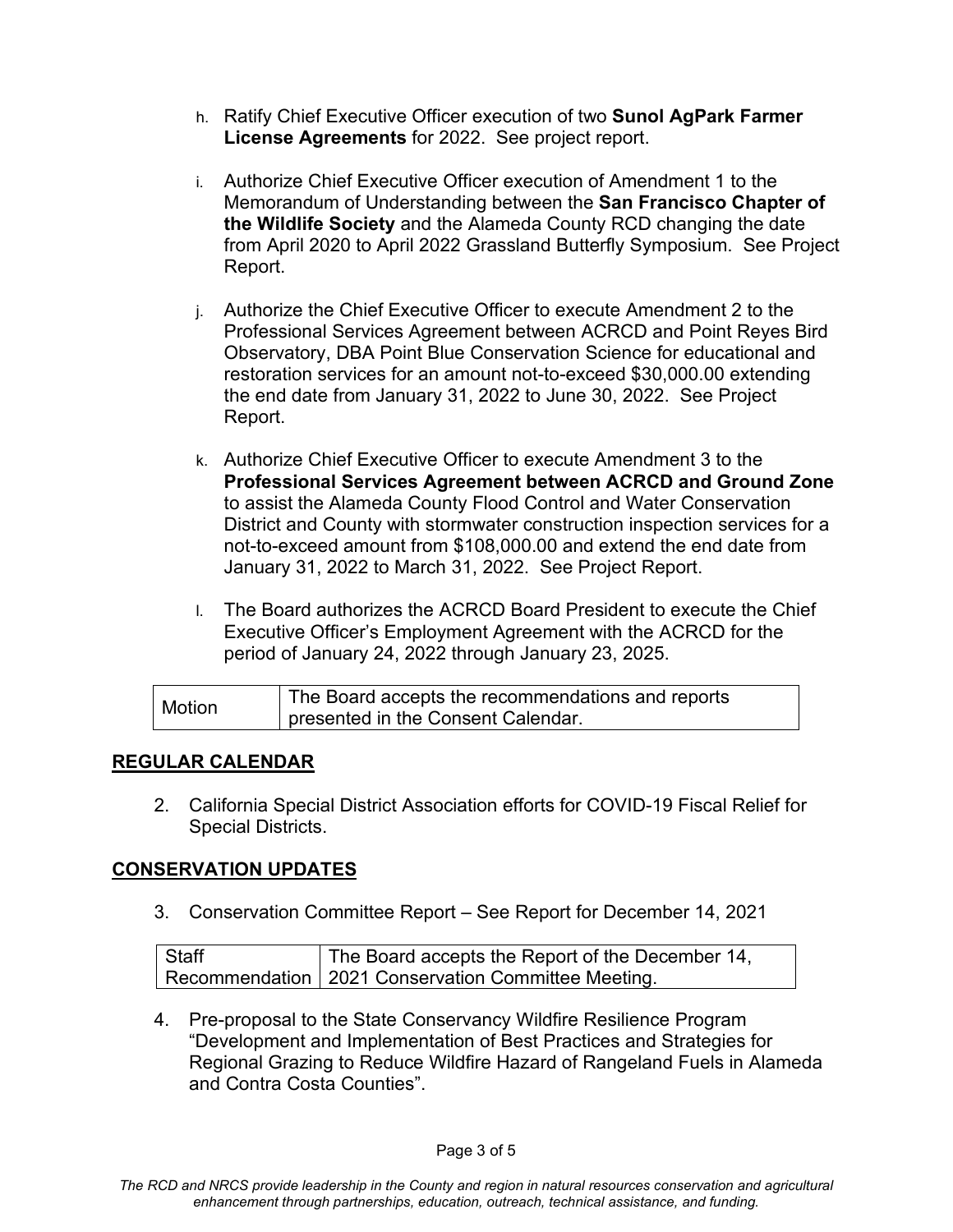# **PERSONNEL COMMITTEE**

5. Personnel Committee Minutes

**Staff** Recommendation The Board accepts the Minutes of the November 22, 2021 Personnel Committee Meeting.

### **EXECUTIVE COMMITTEE**

6. Executive Committee Minutes

| Staff | The Board accepts the Minutes of the December 21,  |
|-------|----------------------------------------------------|
|       | Recommendation   2021 Executive Committee Meeting. |

#### **FINANCE COMMITTEE**

7. Financial Reports – Marilyn Harvey

Finance Committee Meeting held Thursday, December 16, 2021.

| Staff | The Board accepts the Minutes of the December 16, |
|-------|---------------------------------------------------|
|       | Recommendation   2021 Finance Committee Meeting.  |

| Motion | The Board accepts the Financial Reports for November |
|--------|------------------------------------------------------|
|        | 30, 2021 and December 31, 2021,                      |

### **NEW BUSINESS**

#### **CORRESPONDENCE**

### **LEADERSHIP REPORTS**

- 8. Board Member Comments and Activity Reports
- 9. Chief Executive Officer Report Katherine Boxer
- 10. Staff: Project Updates See Report